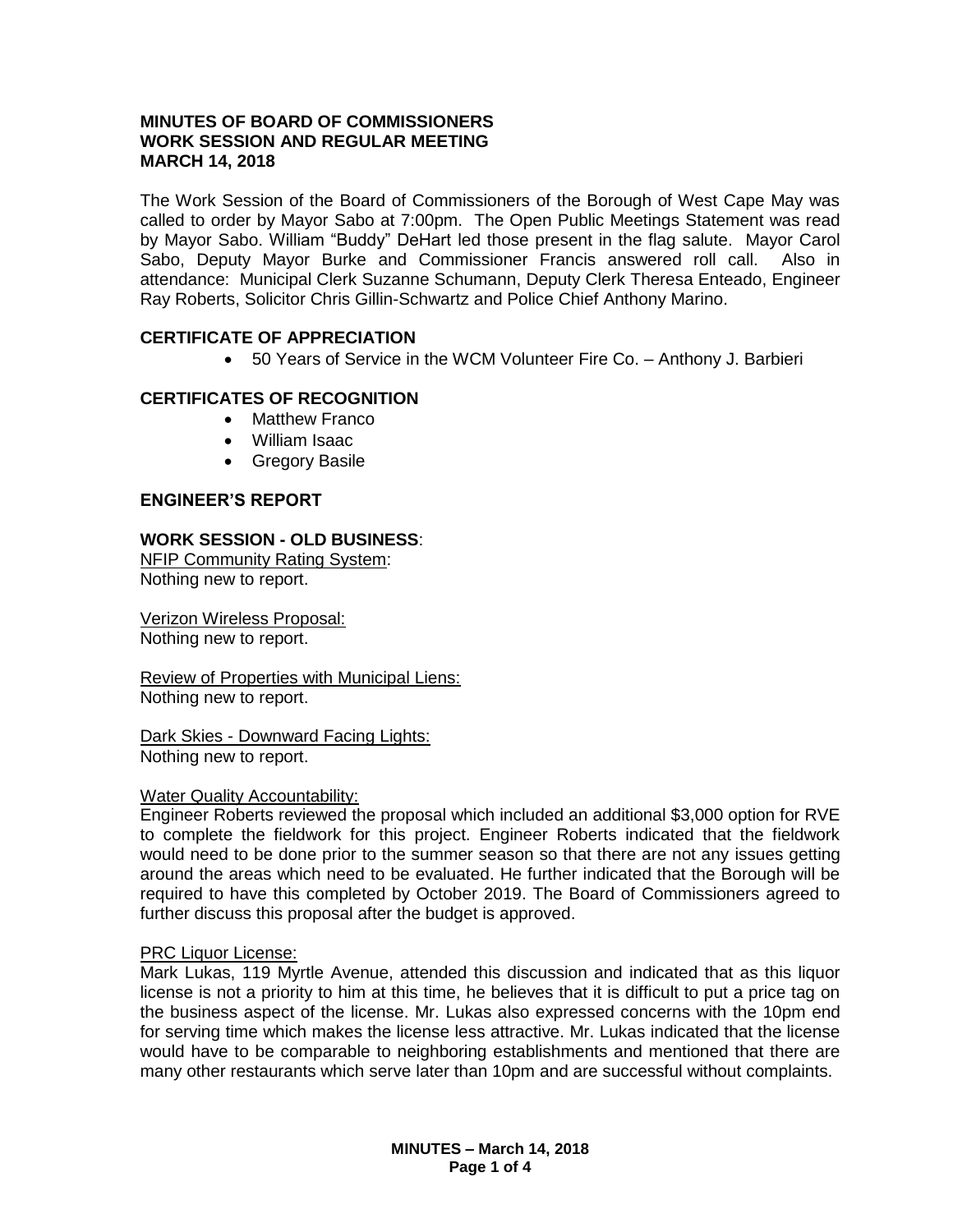Mayor Sabo spoke of the outcry from the community several years ago when the Borough attempted to change the liquor license serving time. Deputy Mayor Burke echoed Mayor Sabo's comments about the petition which was filed by residents. Deputy Mayor Burke also indicated that there would be a tax relief to property owners if this license was to sell.

Engineer Roberts asked if any research had been done to know how many seats would make this license successful for the price.

Clerk Schumann received comments from Bill Wenzel, which were read into the record and included the time for last call, the up and coming distillery and brewery opportunities and the potential of a beer and wine license through the state which would not require a local license.

### Microbreweries and Distilleries:

Solicitor Gillin-Schwartz indicated that a microbrewery or distillery would be required to apply for a Conditional Use before the Borough's Planning/Zoning Board and would be subject to meet all requirements of other liquor establishments in the Borough. Solicitor Gillin-Schwartz spoke of regulations in Mt. Holly which require a Conditional Use and includes these establishments in their code with taverns and bars. Solicitor Gillin-Schwartz will provide language to be added into the Borough's current Ordinance.

### Protection of Borough Owned Property:

Nothing new to report.

### Reconstruction of Borough Parking Lot and Lighting:

Engineer Roberts reviewed the cost proposal which includes drainage, lighting and paving and discussed an alternate means of reconstruction which would cost less but may not last as long. Deputy Mayor Burke mentioned that he is aware that there is a need to have this project completed. Engineer Roberts indicated that the property is a public entrance to public facilities which are often used by the public.

# Boat/Trailer Storage on Residential Property:

Solicitor Gillin-Schwartz provided Clerk Schumann with language to be added to the current Ordinance. This language will be reviewed at the next meeting and the Ordinance will be scheduled for introduction.

#### NJDOT FY2018 State Aid Program – Various Street Improvements:

Engineer Roberts indicated that the only recent street improvements have been done when the Borough receives funding from USDA or NJDOT grants and could be years to come if the Borough continues to wait for funding. Mr. Roberts believes it would be beneficial for the Borough to complete the projects of streets which need improvements, as indicated on the cost proposal and suggested a bond ordinance to cover the costs of the project. Deputy Mayor Burke expressed that the Borough is almost debt free and could cover some work without the need to raise taxes. Mayor Sabo indicated that the Borough would be able to stay on top of maintenance with improvements being completed.

Tom Halligan, 640 West Drive, asked if West Drive is on the improvement list and Engineer Roberts indicated that West Drive is included in the plan. Mr. Halligan spoke of the potholes on West Drive and the concern for bicyclists who travel on the road. Mr. Halligan also spoke of concerns with the placement of the new speed limit signs and the commercial vehicles on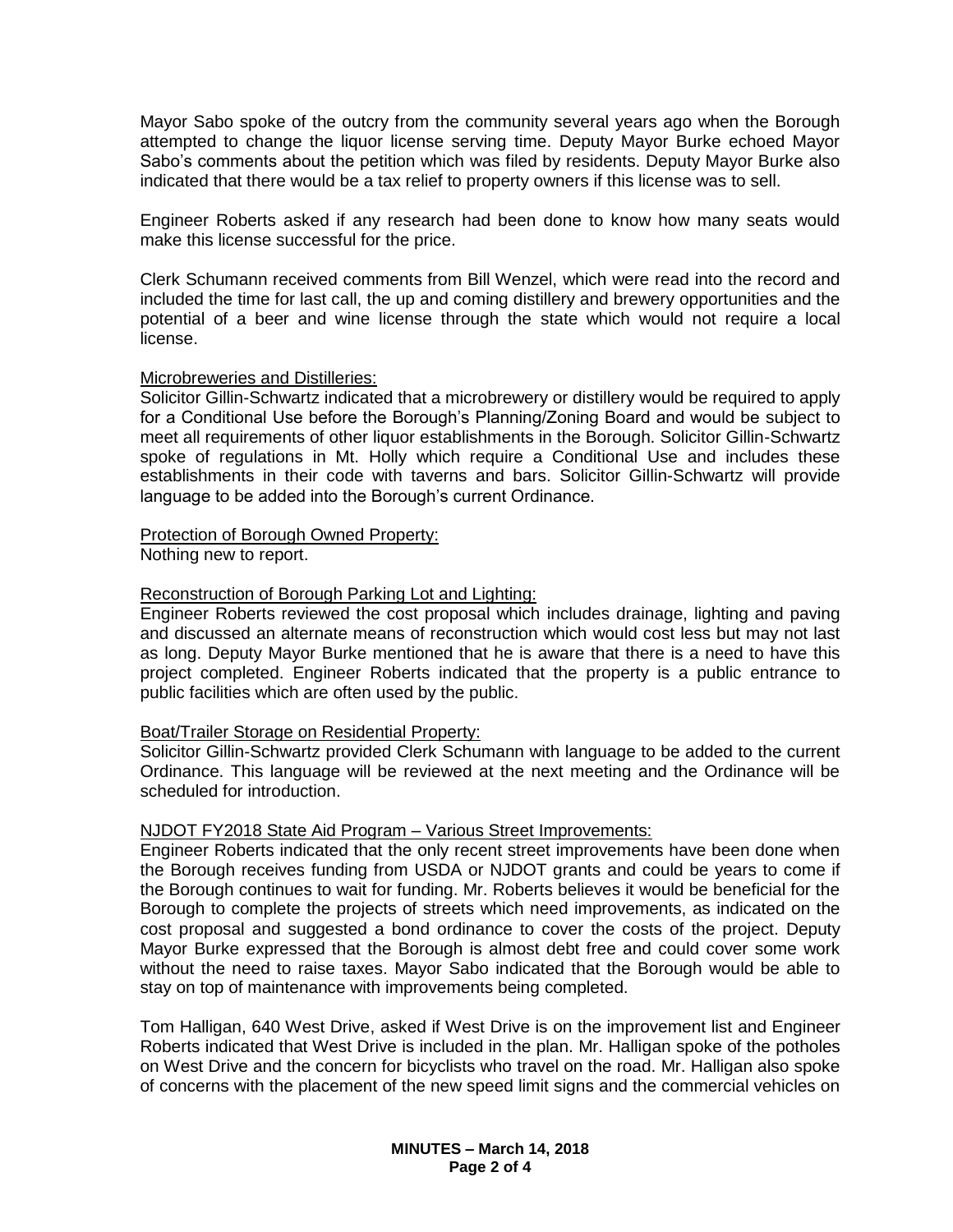West Drive. Mr. Halligan believes that great progress is being made to improve the West Drive of the Borough.

# **WORK SESSION - NEW BUSINESS:**

Review of Ordinance 537-18:

Solicitor Gillin-Schwartz reviewed the changes to the new law regarding performance bonds and the changes to the current ordinance to become in compliance with the laws.

**REVIEW OF REGULAR MEETING**: Mayor Sabo reviewed the Consent Agenda and Non-Consent agenda items.

### **PUBLIC PORTION:**

There was no public comment during the Work Session portion of the meeting.

### **REGULAR MEETING:**

**CONSENT AGENDA**: On motion of Deputy Mayor Burke, seconded by Commissioner Francis, the following Consent Agenda was unanimously approved on roll call vote.

#### Minutes:

February 28, 2018 – Work Session and Regular Meeting March 6, 2018 – Special Meeting (2018 Budget Discussion)

Ordinances for Introduction and Publication:

| 535-18 | An Ordinance to Exceed the Municipal Budget Appropriation Limits and |
|--------|----------------------------------------------------------------------|
|        | to Establish a Cap Bank (N.J.S.A. 40A:4-45.14) for CY2018            |
| 536-18 | An Ordinance Amending the Borough of West Cape May's Salary          |
|        | Ordinance                                                            |
| 537-18 | An Ordinance Amending Sections 24 and 25 of the Revised General      |
|        | Ordinances of the Borough of West Cape May Regarding Performance     |
|        | Guarantees for On-Tract Improvements                                 |
|        |                                                                      |

### Resolutions:

| 71-18 | Approving Catering Permit – Chamberlain Hospitality Group, Inc. |
|-------|-----------------------------------------------------------------|
| 72-18 | Approving Catering Permit - Chamberlain Hospitality Group, Inc. |
| 73-18 | Introduction of the Municipal Budget for the Year 2018          |
| 74-18 | <b>Closed Session (Contract Matters)</b>                        |
| 75-18 | Authorizing a Special Event Permit to CMNJ State Film Festival  |
| 76-18 | Authorizing the Refund of Unused Escrow Fees - Carole McCray    |
| 77-18 | <b>Bill Payment</b>                                             |

### **NON-CONSENT AGENDA**

#### Resolutions:

**NONE** 

### Ordinances for Second Reading and Public Hearing:

534-18 An Ordinance Amending Section 20 of the Borough Code Regarding Sewers

*Mayor Sabo opened the public hearing. When no one wished to speak, the public hearing was closed and Deputy Mayor Burke made a motion, seconded by* 

> **MINUTES – March 14, 2018 Page 3 of 4**